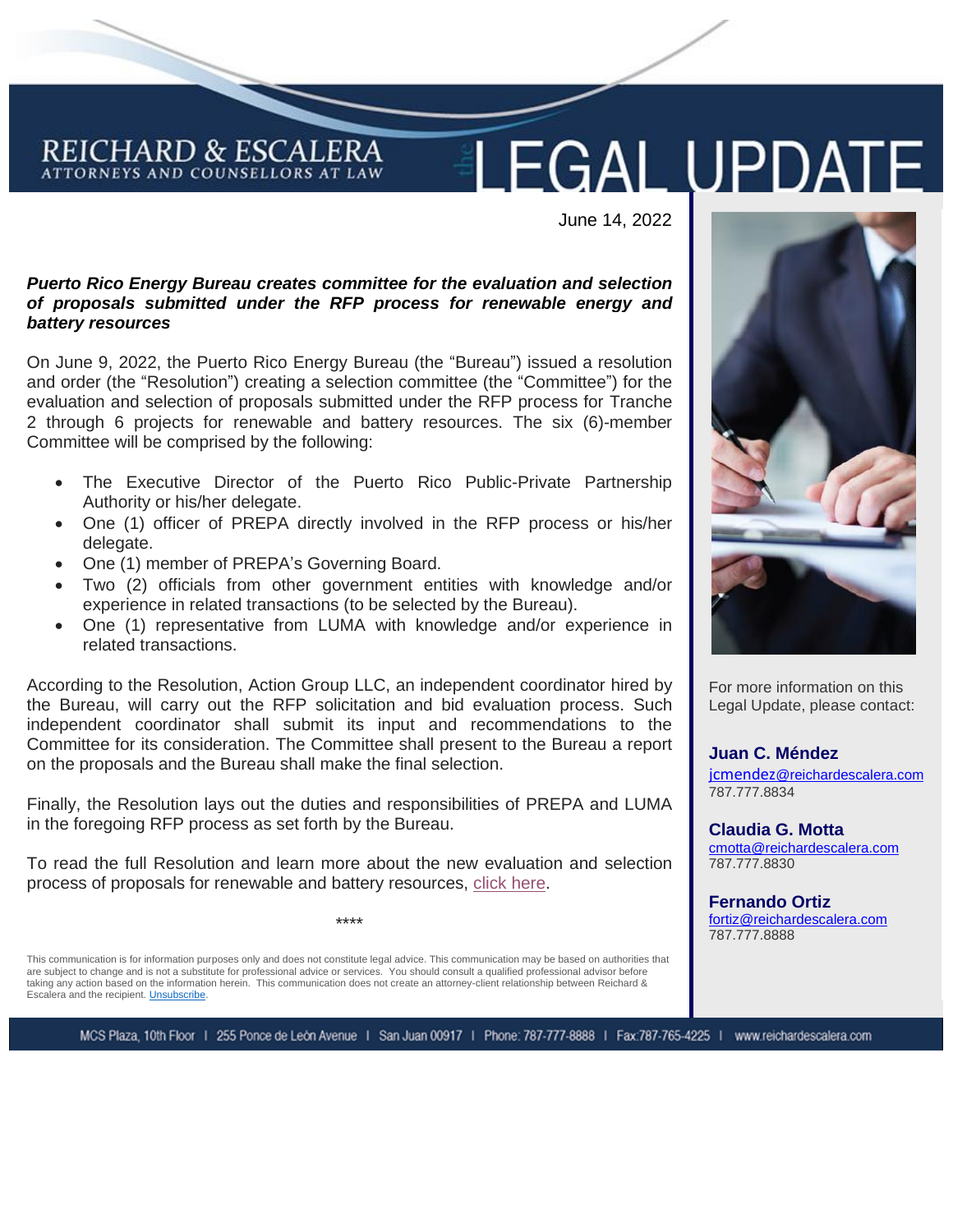#### GOVERNMENT OF PUERTO RICO PUBLIC SERVICE REGULATORY BOARD PUERTO RICO ENERGY BUREAU

IN RE: THE IMPLEMENTATION OF THE CASE NO.: NEPR-MI-2020-0012 PUERTO RICO ELECTRIC POWER AUTHORITY INTEGRATED RESOURCE PLAN

AND MODIFIED ACTION PLAN  $\parallel$  SUBJECT: Roles of PREPA and LUMA in the Procurement Process for Upcoming Tranches.

#### RESOLUTION AND ORDER

#### I. Procedural Background

### A. PREPA'sIRP

On August 24, 2020, the Energy Bureau of the Puerto Rico Public Service Regulatory Board ("Energy Bureau") issued the Final Resolution and Order in Case No. CEPR-AP-2018-0001 regarding the Puerto Rico Electric Power Authority's ("PREPA") Integrated Resource Plan ("IRP") through which it approved in part and rejected in part PREPA's Proposed IRP ("Approved IRP").' The Approved IRP orders the adoption and implementation of a Modified Action Plan which includes the development of competitive solicitation processes for the procurement of new renewable resources and battery energy storage resources in support of meeting Act 17-2019<sup>2</sup> targets for renewable energy installations.<sup>3</sup>

In the Approved IRP, the Energy Bureau established a schedule for target quantities of renewable energy and battery storage resources to be required through Request for Proposals ("RFP") processes and directed PREPA to submit a procurement plan to achieve the set goals.

#### B. Renewables Procurement Plan

On October 6, 2020, the Energy Bureau issued a Resolution and Order through which opened the instant docket to manage the implementation phase of the Approved IRP and the Modified Action Plan ("October 6 Resolution").4 In the October 6 Resolution, the Energy Bureau determined that it was appropriate to open a separate docket for the implementation phase of the Approved IRP,<sup>5</sup> since Case No. CEPR-AP-2018-0001 constitutes an adjudicative proceeding opened to evaluate PREPA's Proposed IRP.6 The Energy Bureau also stated that it may open additional dockets related to implementing the Approved IRP and Modified Action Plan, as necessary.7

After several procedural incidents, on July 23, 2021, PREPA and LUMA<sup>8</sup> submitted a document titled Joint Motion to Submit Revised Updated Procurement Plan ("July 23 Motion"). Attached to the July 23 Motion was a document titled Renewable Energy Generation and Energy Storage Resource Procurement Plan-Update No.2 ("Updated Procurement Plan").

<sup>3</sup> Approved IRP, p. 266.

- <sup>4</sup> October 6 Resolution, p. 1.
- <sup>5</sup> Approved IRP, pp. 14-15.
- <sup>6</sup> October 6 Resolution, p.1.

 $7$  Id.

<sup>8</sup> LUMA Energy, LLC, and LUMA Energy ServCo, LLC (collectively, "LUMA").



 $\sqrt{2}$ I

<sup>&</sup>lt;sup>1</sup> Final Resolution and Order on the Puerto Rico Electric Power Authority's Integrated Resource Plan, In Re: Review of the Puerto Rico Electric Power Authority Integrated Resource Plan, Case No. CEPR-AP-2018-0001, August 24, 2020.

<sup>2</sup> Known as Puerto Rico Energy Public Policy Act ("Act 17-2019").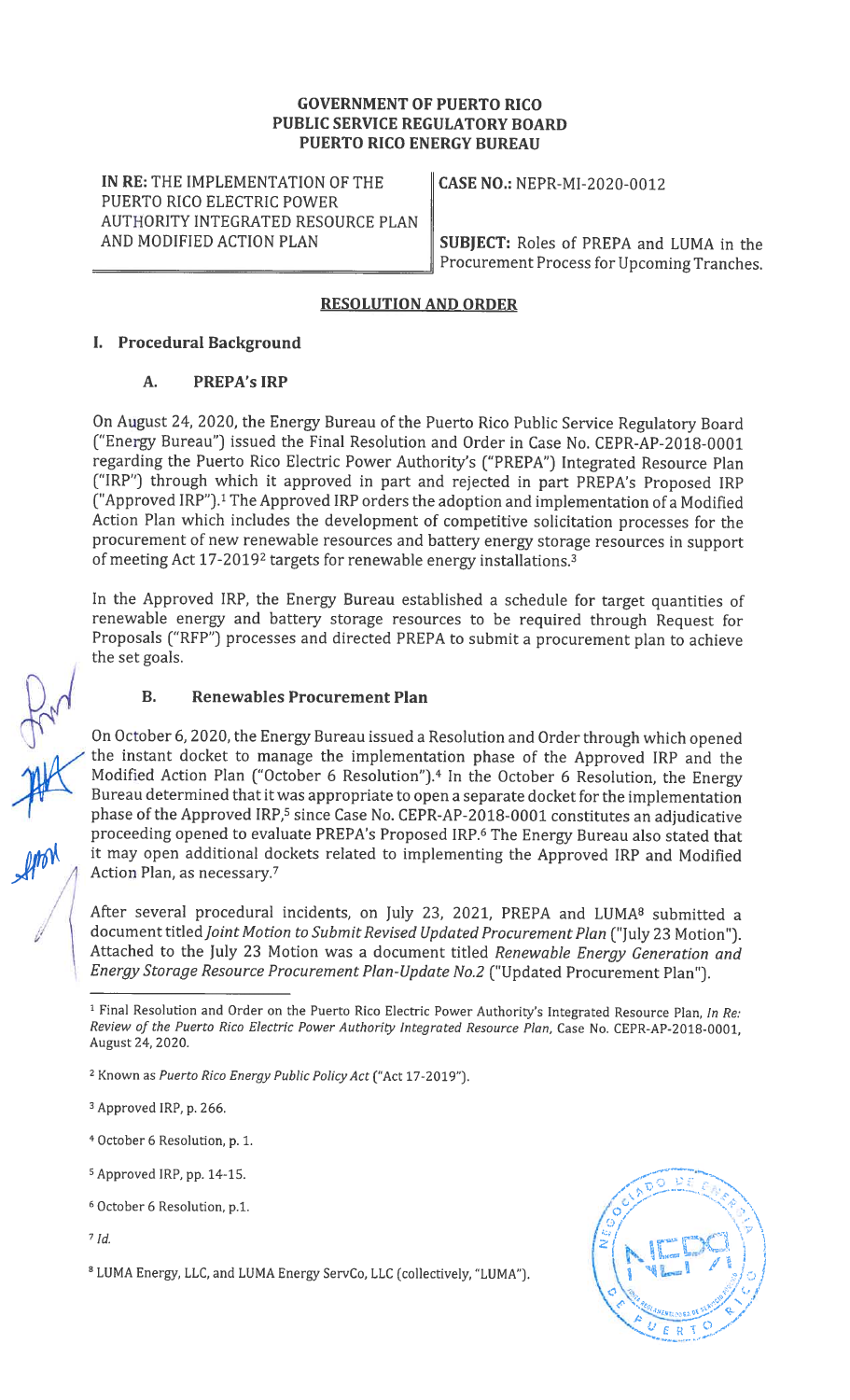On February 22, 2021, PREPA issued the Tranche <sup>1</sup> RFP.9 Following the issuance of the Tranche <sup>1</sup> RFP, PREPA received bids and completed initial bid evaluations. Throughout that process, delays affected the bid selection process for the Tranche <sup>1</sup> RFP and have resulted in the delay of the issuance of the Tranche <sup>2</sup> RFP and subsequent RFPs initially targeted in the Procurement Plan.

Given the delays that occurred during the Tranche <sup>1</sup> RFP process, on October 29, 2021, the Energy Bureau issued a Resolution and Order ("October 29 Resolution") in which it determined to conduct the Tranche 2 RFP using an Independent Coordinator.<sup>10</sup> In the October 29 Resolution, the Energy Bureau stated that:

The role of the Puerto Rico Energy Bureau-Independent Coordinator ("PREB IC"), will include, without limitation: (a) conduct all steps of the competitive bidding process; (b) manage all communications with proponents; (c) manage all communications protocols with proponents; (d) assure adherence to the code of conduct; (e) submit comments and recommendations to the Energy Bureau concerning the Tranche 2 RFP process;  $(f)$  develop in coordination with PREPA the proposal evaluation methodology, models, criteria, and assumptions; (g) evaluate proposals; (h) negotiate with proponents; (i) report to the Energy Bureau on monitoring results during each stage of the RFP process; and (j) assure that the goals of the Tranche 2 RFP and related Updated Procurement Plan provisions were achieved." $11$  The Energy Bureau also indicated that it would issue a separate resolution detailing the powers and duties of the PREB  $IC<sub>.12</sub>$ 

After the October 29 Resolution, PREPA filed several motions<sup>13</sup> in which PREPA requested the expedited appointment of the Independent Coordinator and that the Energy Bureau state PREPA's tasks and responsibilities.<sup>14</sup> PREPA mentioned that it needs to coordinate and engage any technical and administrative resources it might need in anticipation for its role in the Tranche 2 RFP.<sup>15</sup>

On January 27, 2022, the Energy Bureau issued a Resolution and Order ("January 27 Order") in which, among others, it informed the appointment of the PREB-IC.<sup>16</sup> The January 27 Order stated the PREB-IC's responsibilities and duties.<sup>17</sup> The January 27 Order instructed PREPA

<sup>10</sup> See October 29 Resolution, pp. 13-14.

<sup>11</sup> Id., p. 14.

<sup>12</sup> Id.

<sup>13</sup> See Motion Requesting Expedited Appointment of the PREB Independent Coordinator and Resolution and Order Detailing PREPA Role in Anticipation for the Tranche 2 RFP, December 13, 2021 ("December 13 Motion"); Motion to Reiterate Request for Entry of Resolution and Order Detailing PREPA's Role in the Tranche 2 RFP Process, January 14, 2022; Third Motion to Reiterate Request for Entry of Resolution and Order Detailing PREPA's Role in the Tranche 2 RFP Process, January 25, 2022; Fourth Motion to Reiterate for Entry of Resolution and Order Detailing PREPA's Role in the Tranche 2 RFP Process and Informing PREPA's Point of Contact, February 21, 2022 ("February 21 Motion"); Fifth Motion to Reiterate Request for Entry of Resolution and Order Detailing PREPA's Role in the Tranche 2 RFP Process and to Request Meeting, March 28, 2022; and Sixth Motion to Reiterate Request for Entry of Resolution and Order Detailing PREPA's Role in the Tranche 2 RFP Process and to Request Meeting<br>April 28, 2022.

<sup>14</sup> December 13 Motion, ¶ 15.

<sup>15</sup> Id., p.7.

<sup>16</sup> On December 13, 2021, the Energy Bureau, through the Public Service Regulatory Board, hired Accion Group

LLC to be the PREB-Independent Coordinator ("PREB-IC") as per contract number 2022  $\sqrt{90076}$ 

<sup>&</sup>lt;sup>9</sup> See Motion Informing Issuance of Renewables RFP Tranche 1, In re: Implementation of the Puerto Rico Electric Power Authority Integrated Resource Plan and Modified Action Plan, Case No. NEPR-MI-2020-0012, February 22, 2021.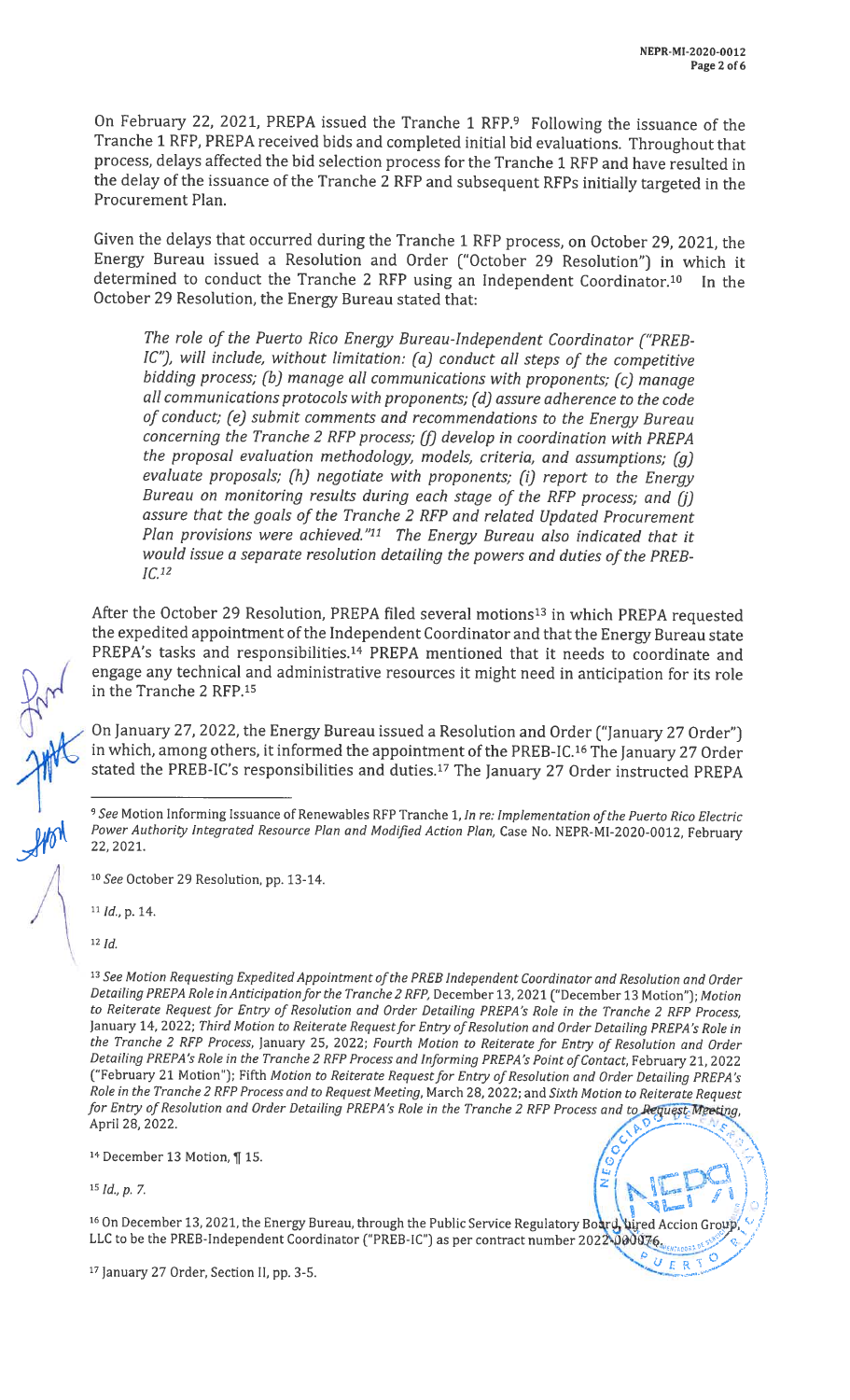and LUMA<sup>18</sup> to provide a point of contact to work with the PREB-IC on the Tranche 2-RFP in terms of providing needed data, technical, and analytical support.<sup>19</sup> The January 27 Order also stated that the Energy Bureau would shortly issue separate resolution establishing the responsibilities of LUMA and PREPA.<sup>20</sup> In the February 21 Motion, PREPA also included a list of persons identified as PREPA's points of contacts for the Tranche <sup>2</sup> RFP ("PREPA's POC").21

The Energy Bureau recognizes the prudence of PREPA's request to clarify its responsibilities for Tranche <sup>2</sup> RFP to timely secure any required consultants. Notwithstanding the foregoing, as stated in the October 29 Resolution, the PREB-IC will carry out the responsibilities and duties associated to the Tranche <sup>2</sup> RFP, including but not limited to the RFP solicitation process and the bid evaluation process. Since the PREB-IC has the knowledge, expertise, and resources required to execute the duties and responsibilities assigned by the Energy Bureau, there is no need for PREPA to retain technical consultants. Furthermore, LUMA, as operator of the transmission and distribution system, will execute the technical and analytical studies required for the evaluation of the interconnection proposed in the bids as well as any interconnection and/or system impact information in support of the execution of the Tranche 2 RFP.

Accordingly, the Energy Bureau does not foresee, at this moment, that PREPA will require to coordinate and/or seek approval for the engagement of technical consultants for the Tranche 2 RFP.

The Energy Bureau does foresee that PREPA will require administrative resources and legal advisors to support the PREB-IC efforts in preparing the documents and finalizing the contract documentation required for execution.

### II. Selection Committee

In response to the Energy Bureau's determination to conduct the Tranche <sup>2</sup> RFP process through an independent coordinator, the PREB-IC, the Puerto Rico Public-Private Partnership Authority ("P3 Authority") withdrew PREPA's authorization to conduct the Tranche 2 RFP process.22

The P3 Authority recommended the creation of a selection committee for the evaluation and selection of proposals resembling the Partnership Committee established pursuant to Act 29. After careful consideration, the Energy Bureau decided to agree with the P3 Authority's recommendation and create such committee. Therefore, through this Resolution and Order, the Energy Bureau will create a committee for the evaluation and selection of proposals for the remainder of the RFP process (i.e., Tranches 2 through 6) ("Selection Committee" or "Committee"). The Selection Committee will be comprised of six (6) members, which will be selected as follows: (i) the Executive Director of the P3 Authority or his/her delegate; (ii) one (1) officer of PREPA directly concerned with the RFP process or his/her delegate; (iii) one (1) member of PREPA's Governing Board, selected from the members appointed by the Governor at his sole discretion; (iv) two (2) officials from other government entities, chosen by PREB for their knowledge and/or experience in similar transactions; and (v) one (1) representative from LUMA, chosen by LUMA for their knowledge and/or experience in similar transactions.

The Tranche <sup>2</sup> RFP bid evaluation process will be carried out by the PREB-IC and once said evaluation is complete the PREB-IC shall submit its input and recommendations to the Selection Committee for its consideration. Thereafter, the Selection Committee must prepare

<sup>18</sup> LUMA Energy, LLC and LUMA Energy ServCo, LLC (collectively, "LUMA").

<sup>19</sup> January 27 Order, Section IV, p. 5.

<sup>20</sup> January 27 Order, p. 6.

<sup>21</sup> February 21 Motion, p. 5. (Suheil M. Acevedo Serrano; Socorro de Lourdes Lugo Guzman, and Francisco Santos Rivera)  $\sigma$  p  $_{\rm R}$ 

<sup>22</sup> See, P3 Authority's letter to Edison Aviles, the Chairman of the Energy Bureau, dated April 20, 2022.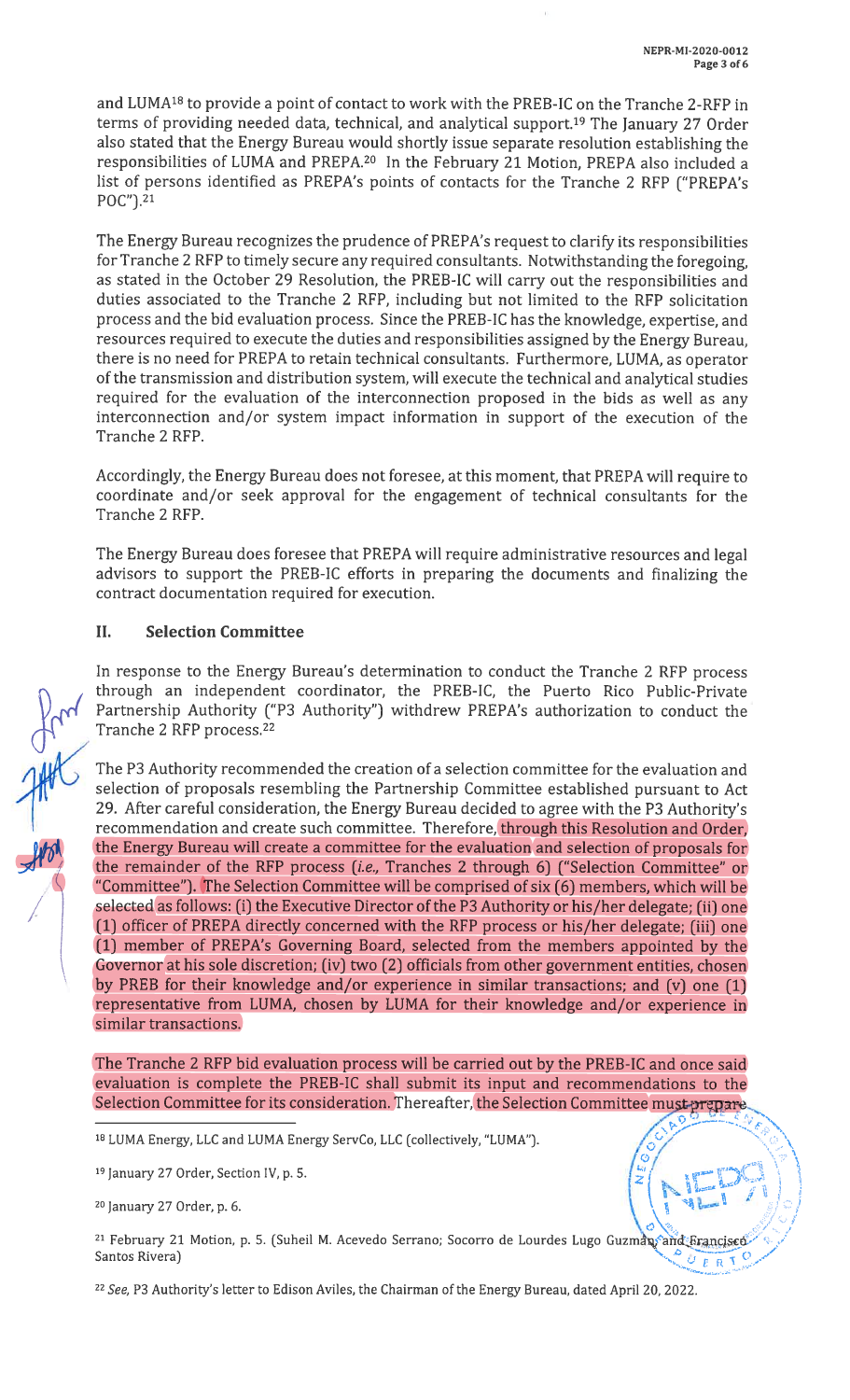1 **A**  $\mathbf{1}$ 

 $\bm{\omega}$ 

A MARIAN AND A MARIA

F

a report, which shall include the reasons for selecting the chosen proponents, a description of the procedure followed for the selection, including comparisons between the proponents and the rankings obtained, as well as all other information pertinent to the procedure followed and the evaluation conducted. The report must then be presented to the Energy Bureau for the final determination on the selection of the most favorable proposals.

Through this Resolution and Order, the Energy Bureau CONSTITUTES the Selection Committee for the evaluation and selection of bids for all the subsequent RFP processes.

The Committee will be comprised of six (6) members, out of which the Energy Bureau will select two (2) members from other government entities with knowledge and/or experience in similar transactions. These two members from other government entities will be announced through a future resolution.

### III. PREPA's role in the RFP Process

The responsibilities and duties of PREPA regarding the RFP Process are the following:

- 1. Select one (1) PREPA Governing Board member, selected from the members appointed by the Governor at his sole discretion to form part of the Selection Committee.
- 2. Select one (1) PREPA officer, directly concerned with the RFP Process or his/her delegate, to form part of the Selection Committee.
- 3. Provide any data and information required by the PREB-IC.
- 4. Provide guidance and input to the Energy Bureau and PREB-IC concerning the lessons learned of Tranche <sup>1</sup> to ensure they are incorporated in future tranches.
- 5. Collaborate effectively and efficiently with the PREB-IC. At this stage, the PREPA POCs (some of whom participated directly in the execution of the Tranche <sup>1</sup> RFP) are expected to work with the PREB-IC, LUMA and the Energy Bureau for a timely and successful execution of the RFP process.
- 6. Provide legal advice and resources in ensuring the RFP documents, including the PPOAs to be included as part of the RFP and final contracts execution.
- 7. Assist the PREB-IC in finalizing the RFP documents and the PPOA's to be included as part of the RFP.
- 8. Assist the PREB-IC and provide comments (upon request) for the evaluation of the bids.
- 9. Assist the PREB-IC and provide comments for the preparation of the nonnegotiable PPOAs as part of the RFP process.
- 10. PREPA's POC to participate in meetings and/or provide information requested by the PREB-IC or PREB staff related to the RFP process; and
- 11. Execute the corresponding PPOAs (upon the timely completion of the approvals by the PREPA Governing Board) based on the results of the final PREB determination on the bid evaluation and selection process by the PREB IC and the Selection Committee.

The Energy Bureau reiterates that any final decisions required during the REP process shall be determined by the Energy Bureau. PREPA's role shall in no manner delay the RFP process.

um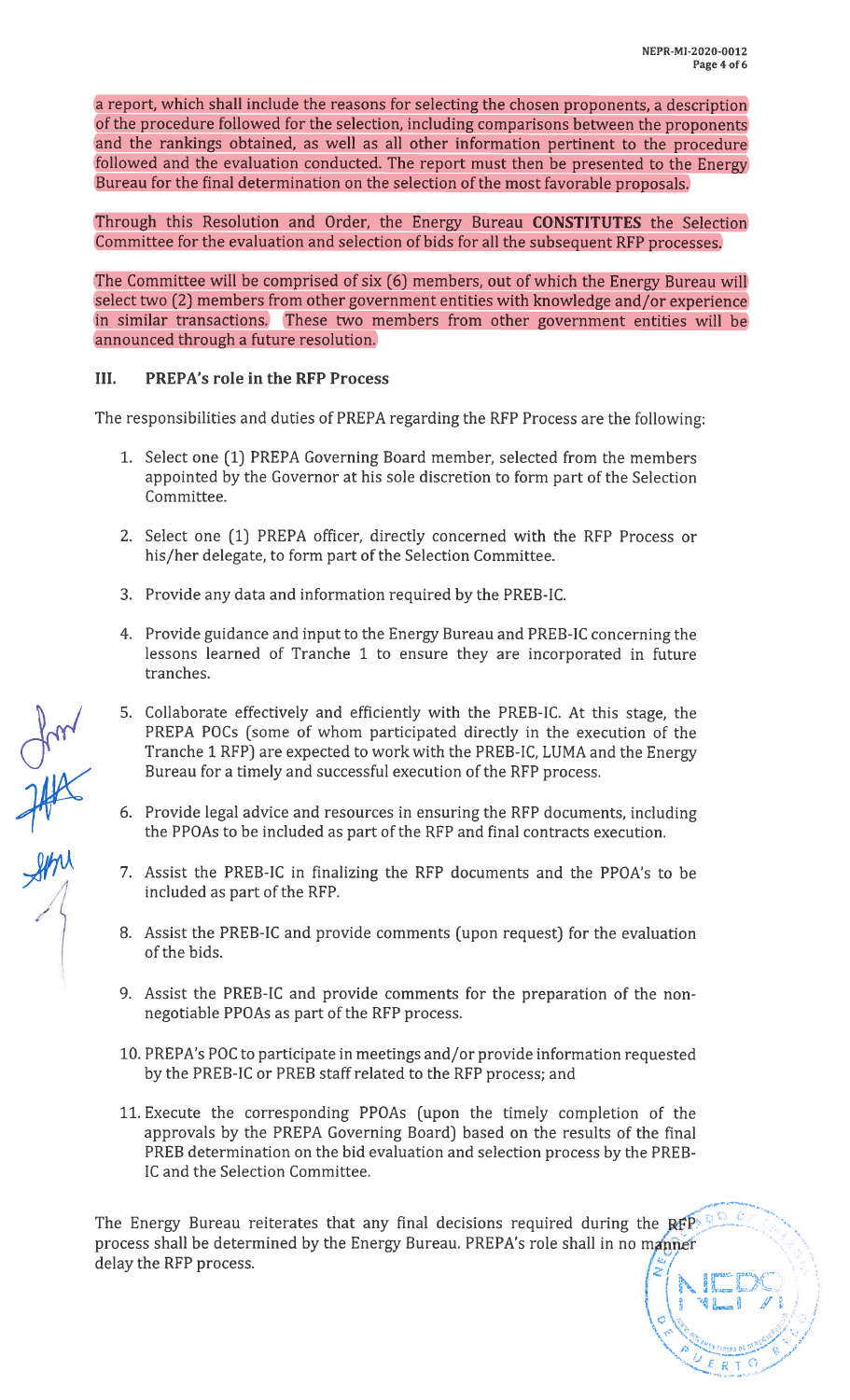### IV. LUMA's Role in the RFP Process

The responsibilities and duties of LUMA regarding the RFP Process are the following:

- 1. Select one (1) LUMA officer, with knowledge and/or experience in similar transactions, to form part of the Selection Committee.
- 2. Provide any data and information required by the PREB-IC.
- 3. Provide guidance and input to the Energy Bureau and PREB-IC concerning the lessons learned of Tranche <sup>1</sup> regarding interconnection studies, system impacts and other related technical matters to ensure they are incorporated in future tranches.
- 4. LUMA's POC to participate in meetings or provide information requested by the PREB-IC or PREB staff related to the RFP process.
- 5. Collaborate effectively and efficiently with the PREB-IC for a timely and successful execution of the RFP process; and
- 6. Timely provide to the PREB-IC any required studies and data to obtain the information necessary to evaluate the interconnection of projects.

The Energy Bureau reiterates that any final decisions required during the RFP process shall be determined by the Energy Bureau. LUMA's role shall in no manner delay the RFP process.

#### V. Conclusion

As stated before, the Energy Bureau recognizes the prudence of PREPA's request to clarify its responsibilities for future RFP Processes. Notwithstanding the foregoing, since the PREB-IC will carry out the responsibilities and duties associated to the RFP process, including but not limited to the RFP solicitation process and the bid evaluation process PREPA's involvement will be limited to that specified in Part III, above. Furthermore, LUMA, as operator of the transmission and distribution system, will execute the technical and analytical studies required for the evaluation of the interconnection of the proposed projects as well as any interconnection and/or system impact information in support of the execution of the RFP processes. LUMA's involvement will be limited to that specified in Part IV, above.

Through this Resolution and Order, the Energy Bureau CONSTITUTES the Selection Committee for the evaluation and selection of bids for all the subsequent RFP processes. The Energy Bureau will select two (2) members from other government entities with knowledge and/or experience in similar transactions to form part of the Committee. These two (2) members from other government entities will be announced through a future resolution. The Energy Bureau ORDERS PREPA and LUMA to inform the members that shall form part of the Selection Committee on or before June 30, 2022.

The Energy Bureau WARNS LUMA and PREPA that noncompliance with the Energy Bureau's orders or applicable legal requirements may carry the imposition of administrative fines of up to twenty-five thousand dollars (\$25,000.00) per day, per violation and/or other sanctions that the Energy Bureau may deem appropriate.

Be it notified and published.

I,